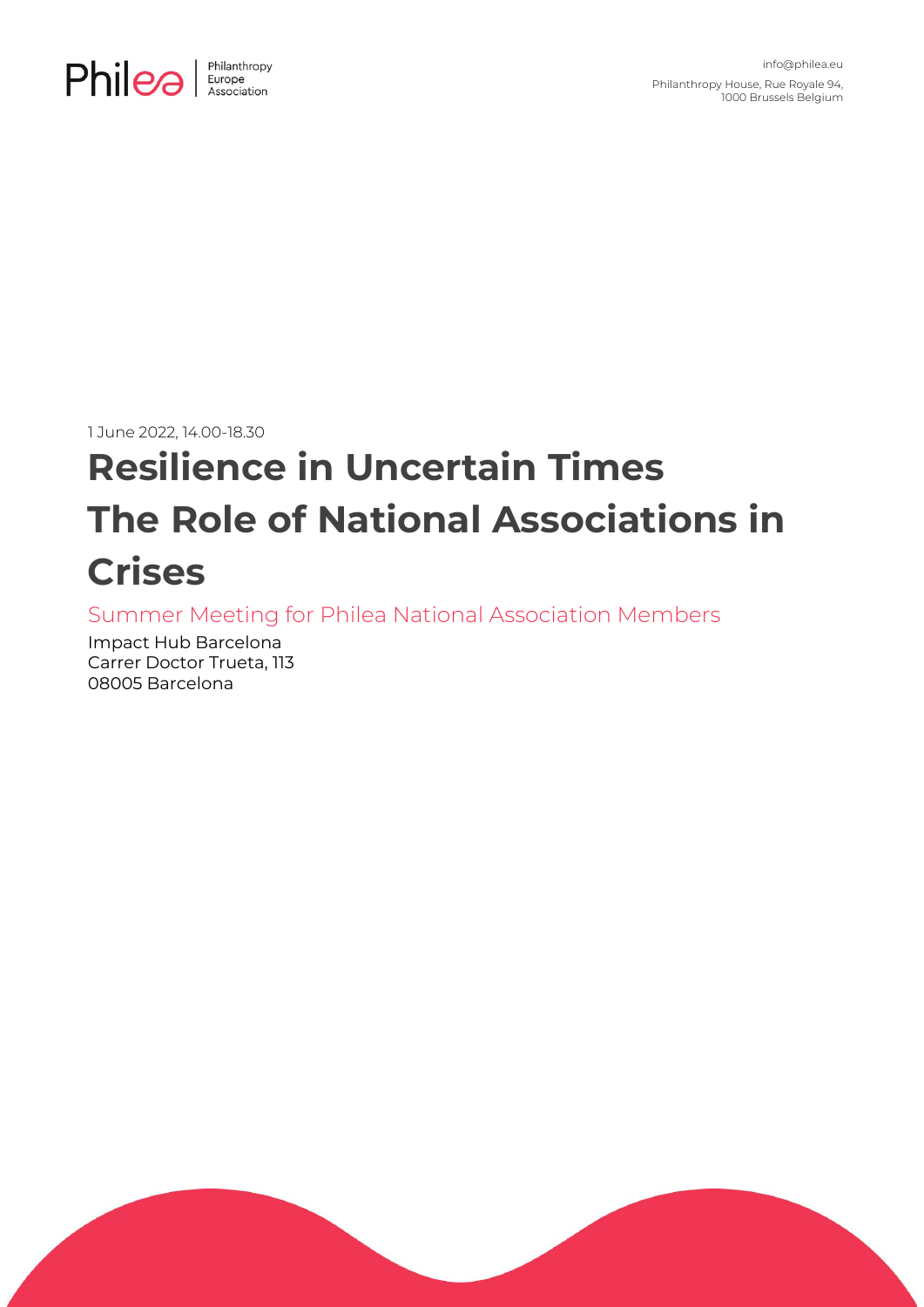

**Time**: Wednesday, 1 June 2022, 14.00-18.00 CET, followed by a dinner **Venue**: In-person, Impact Hub Barcelona, Carrer Doctor Trueta, 113, Barcelona **Target:** National association members only

### **Summary**

Uncertainty has become the new normal for European philanthropy. These past two years, national associations have been living through two consecutive crises, navigating through fog, thunderstorms and occasional beams of sunshine. These occasional beams of sunshine were the tremendous level of mobilisation of funders and donors' networks in response to the pandemic and, most recently, to the war in Ukraine. We have seen unprecedented solidarity with Ukraine – from Warsaw to Lisbon, from Stockholm to Antalya. The Ukraine war is one of the deadliest and most devastating conflicts Europe has experienced since World War II.

This Summer Meeting will follow the first Philea Forum, dedicated to philanthropy's united action, and will offer a space for reflection and connection – so much needed after months when we were forced to collaborate from behind the screen.

We have built the programme on the experience we all had throughout the Covid-19 pandemic and more recently with the Ukraine crisis:

- What have we learned as national associations about how to tackle urgent crisis situations?
- What needs to change in the way we handle huge, systemic crises?

We will hear a couple of examples and have time to exchange emerging practices, trends and challenges in European philanthropy in order to use this safe space to surface learnings, new ideas and also broader questions that we need to tackle jointly.

Furthermore, we will dedicate a session to the protection of the enabling environment for civil society and philanthropy, something which has never been more urgent than it is today.

After an intense peer exchange and discussion, you are warmly invited to join us for a farewell dinner with wine and tapas.

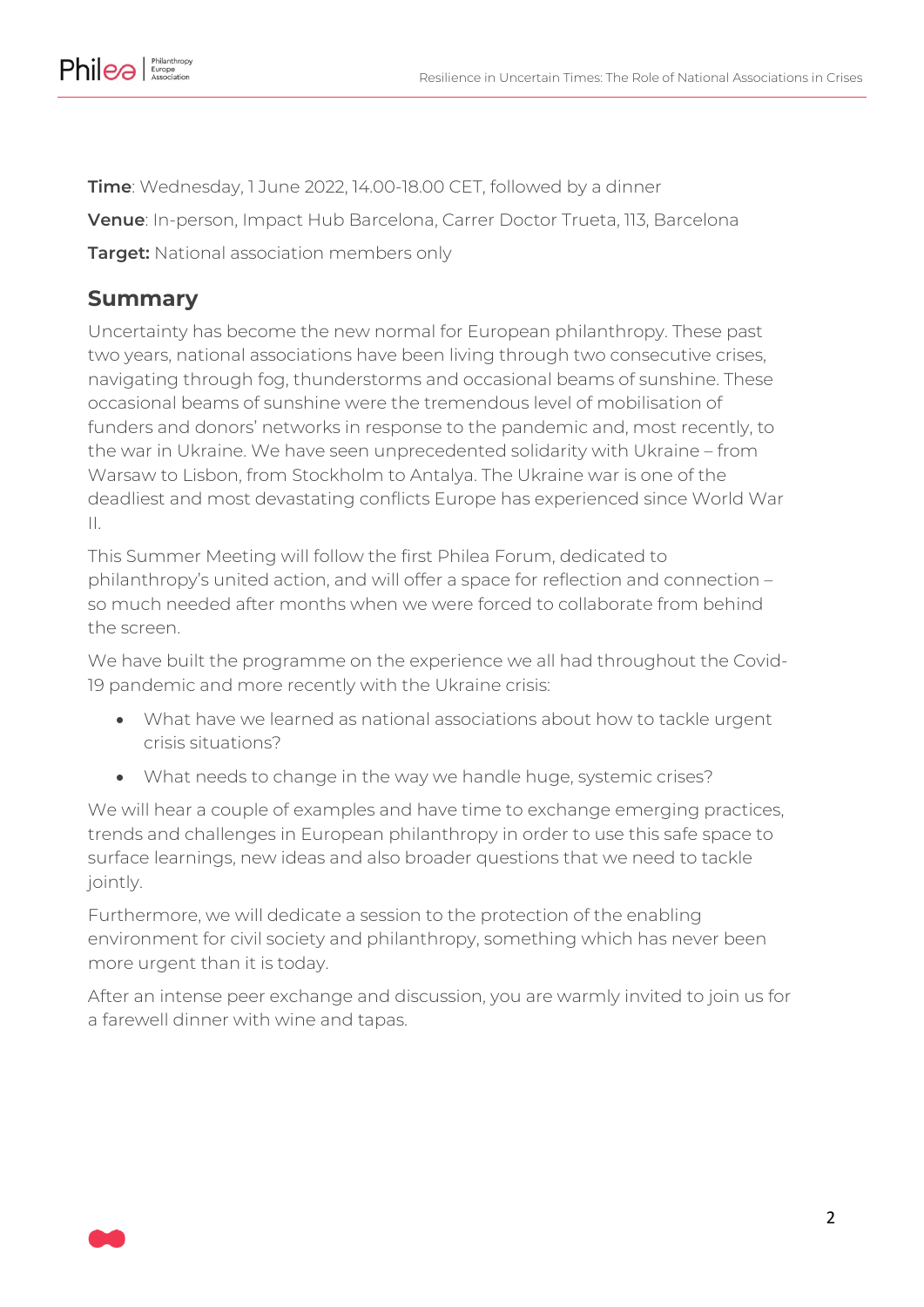

## **Resilience in Uncertain Times The Role of National Associations in Crises**

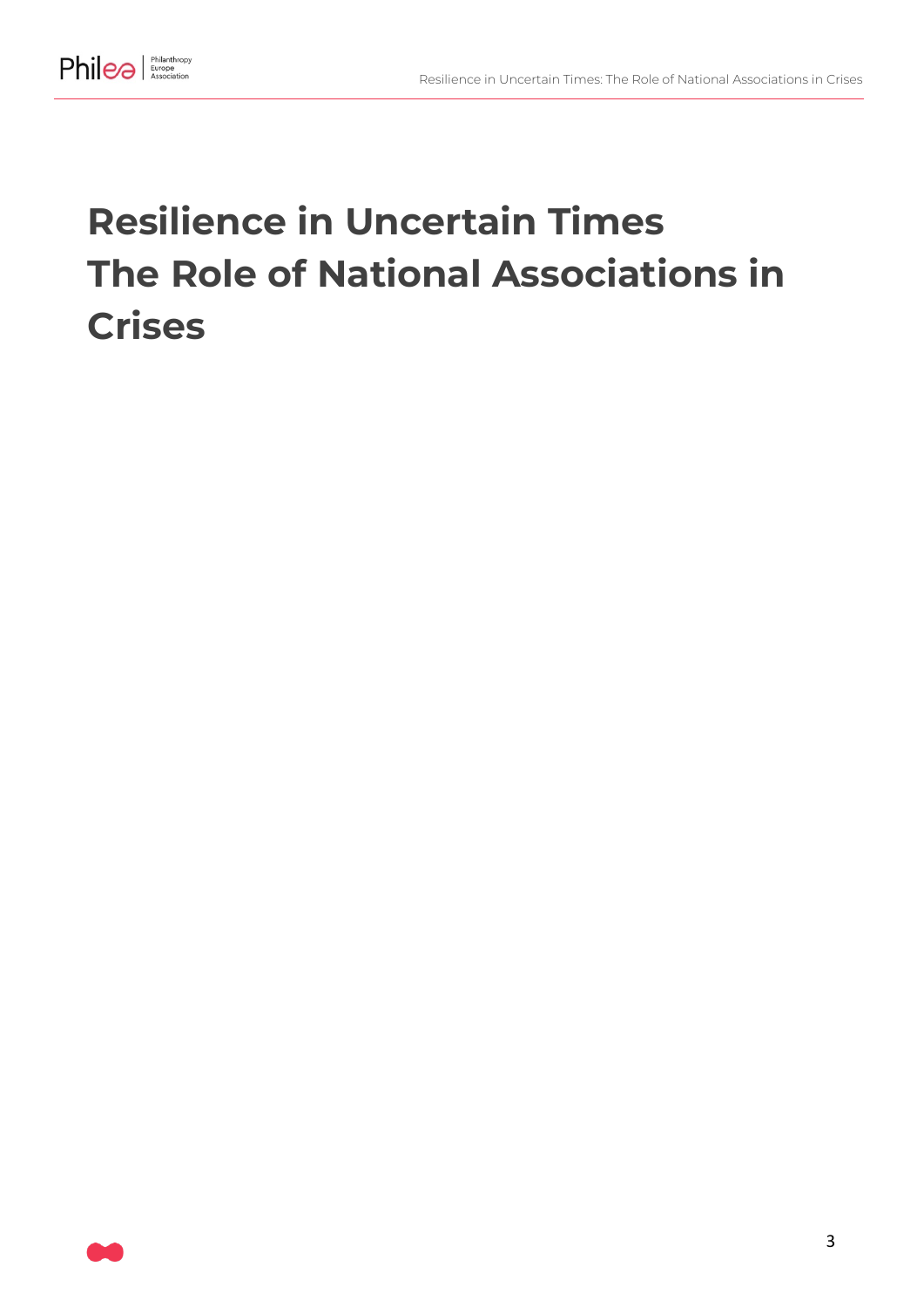

#### Agenda

| 14:30 | Welcome coffee<br>Carola Carazzone, Assifero<br>$\bullet$<br>Delphine Moralis, Philea<br>$\bullet$<br>Max von Abendroth, former Dafne<br>$\bullet$                                                                                                                                                                                                                                                                                                                                                                                                                                                          |
|-------|-------------------------------------------------------------------------------------------------------------------------------------------------------------------------------------------------------------------------------------------------------------------------------------------------------------------------------------------------------------------------------------------------------------------------------------------------------------------------------------------------------------------------------------------------------------------------------------------------------------|
| 14:50 | Agenda & framing of the Summer Meeting                                                                                                                                                                                                                                                                                                                                                                                                                                                                                                                                                                      |
| 15:00 | Resilience in Uncertain Times: The Role of National<br><b>Associations in Crises</b><br>Peer exchange focusing on lessons learned & the way<br>forward<br>Inspiring pan-European collaboration and action<br>$\bullet$<br>through www.philanthropyforukraine.eu<br>platform, Jean-Marc Pautras, Centre Français des<br>Fonds et Fondations<br>Poland taking centre stage during the Ukraine<br>$\bullet$<br>war: view from civil society, Magdalena Pękacka,<br>Polish Donors Forum<br>Mobilising resources, coordinating actions,<br>$\bullet$<br>Kirsten Hommelhoff, German Association of<br>Foundations |
| 15:20 | Deep dive discussions                                                                                                                                                                                                                                                                                                                                                                                                                                                                                                                                                                                       |
| 15:55 | Resilient Civil Society, Resilient Europe? Why Protecting<br>an Enabling Environment for Philanthropy and Civil<br>Society is More Urgent than Ever                                                                                                                                                                                                                                                                                                                                                                                                                                                         |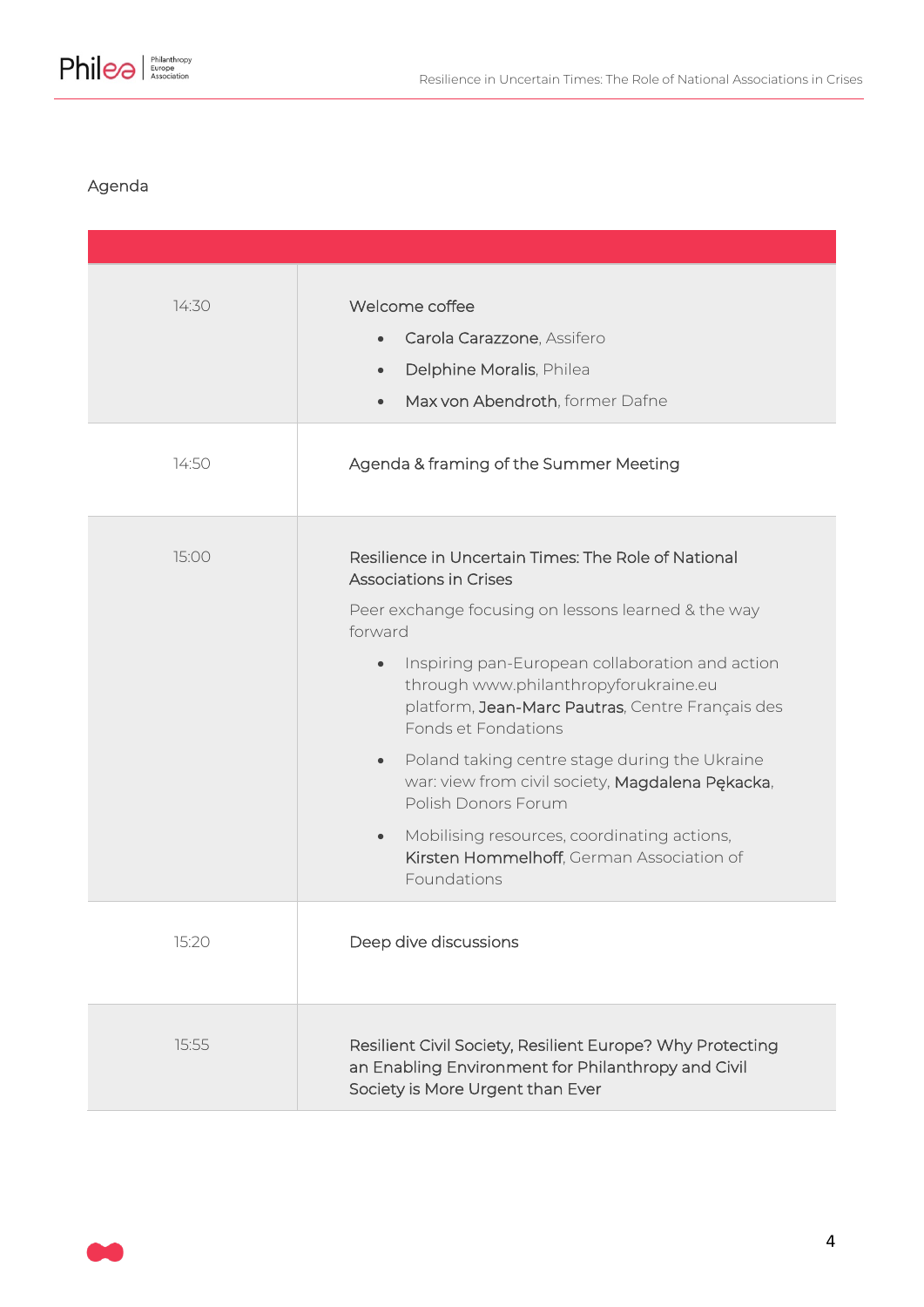

|       | Hanna Surmatz and Hanna Hanses, Philea                                                                                                                                                                                                                                                                                                                                                                                                                                                                                                                                              |
|-------|-------------------------------------------------------------------------------------------------------------------------------------------------------------------------------------------------------------------------------------------------------------------------------------------------------------------------------------------------------------------------------------------------------------------------------------------------------------------------------------------------------------------------------------------------------------------------------------|
|       | Pascale Van Durme, Belgian Federation of<br>$\bullet$<br>Philanthropic Foundations                                                                                                                                                                                                                                                                                                                                                                                                                                                                                                  |
| 16:40 | Networking coffee                                                                                                                                                                                                                                                                                                                                                                                                                                                                                                                                                                   |
| 17:00 | Emerging Trends, Practices and Challenges in<br>European Philanthropy<br>Sharing the outcomes of the Europe-wide survey of<br>national associations followed by a Q&A<br>Hanna Stähle, Philea                                                                                                                                                                                                                                                                                                                                                                                       |
| 77:40 | #WhenWeUnite - Telling the story of philanthropy<br>Angela Pauly, Philea                                                                                                                                                                                                                                                                                                                                                                                                                                                                                                            |
| 17:50 | Philanthropy Today and Tomorrow: Navigating Through<br>Fog and Thunderstorms<br>Group energiser followed by national associations'<br>lightening talks and in-depth discussion<br>Building a community philanthropy movement<br>$\bullet$<br>in Spain, Rosa Gallego, Spanish Association of<br>Foundations<br>Tackling climate crisis: building, growing and<br>maintaining a coalition in Italy, Carola Carazzone<br>and Francesca Mereta, Assifero<br>Mental health and societal wellbeing, Suzana<br>$\bullet$<br>Djordjevic, Hemofarm Foundation, Serbian<br>Philanthropy Forum |
| 18:30 | Closing and walk to the restaurant                                                                                                                                                                                                                                                                                                                                                                                                                                                                                                                                                  |